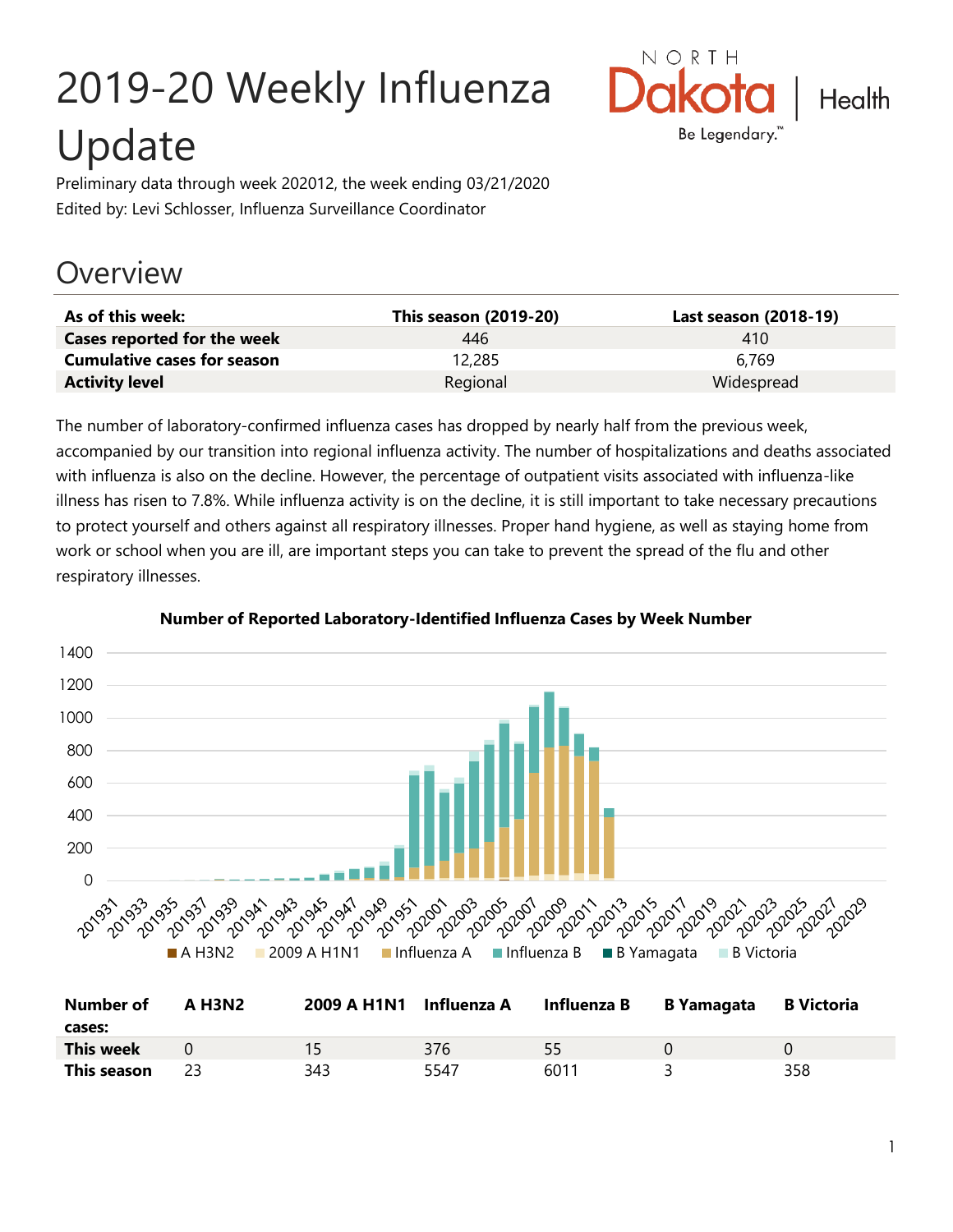Laboratory-confirmed influenza is a reportable disease in North Dakota. Influenza "cases" include people that have tested positive for influenza in a healthcare setting. It does not include people with influenza who did not seek healthcare, or who were diagnosed without a lab test, which is common. The true number of people with influenza in North Dakota is underrepresented, but case data allows us to see where and in what populations influenza is circulating. It also provides context regarding how the current season compares with previous seasons. Find more information about cases on [www.ndflu.com.](file://///nd.gov/doh/DOH-DATA/MSS/DC/PROGRAM/IMMUNE/Immunize/Influenza/Inf18-19/Surveillance/Weekly%20Summaries/www.ndflu.com)







Powered by Bing © GeoNames, Navteq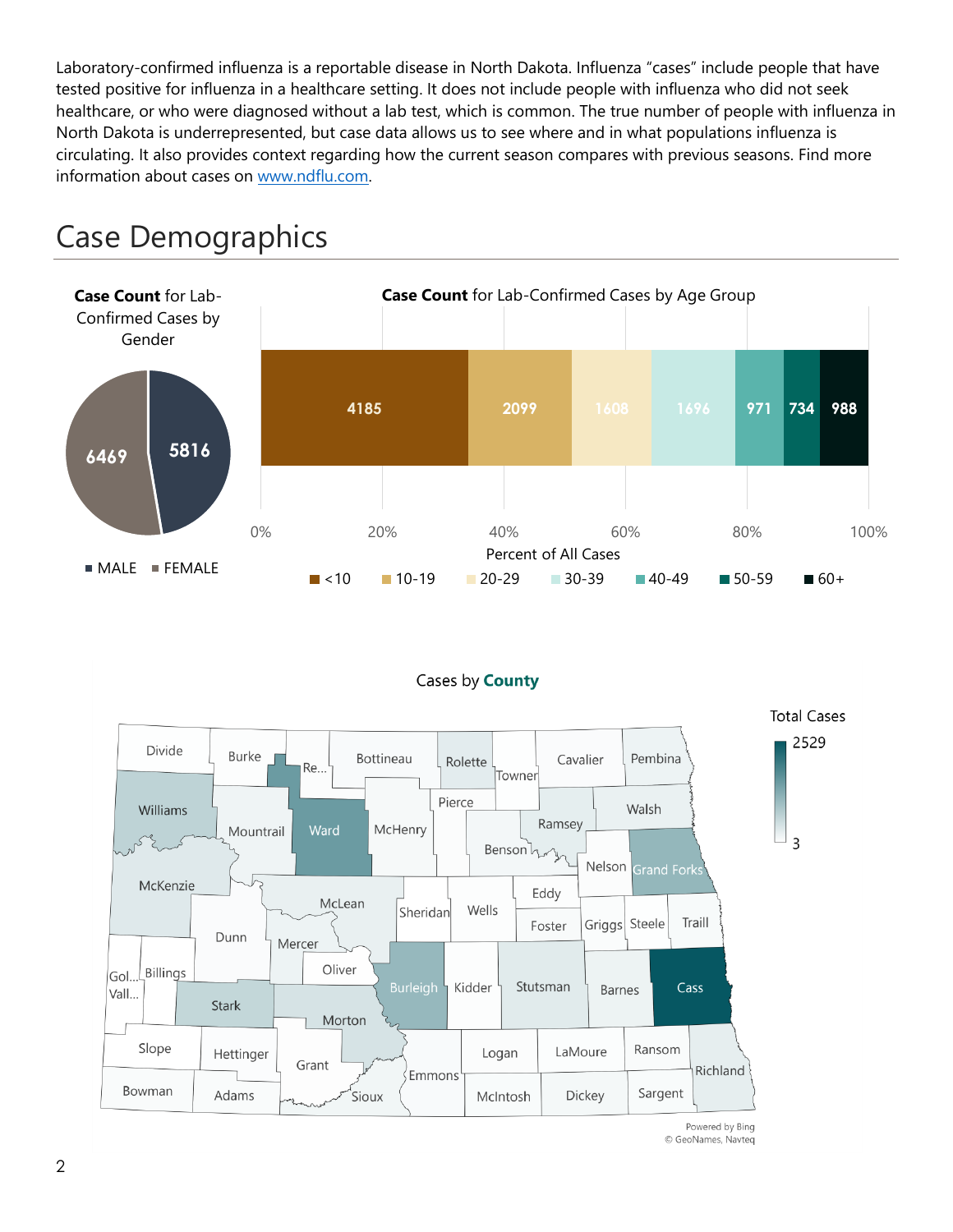# **Outbreaks**

During the influenza season, influenza outbreaks are common anywhere people gather, including schools, child care centers, and health care facilities. Outbreaks of influenza or influenza-like illness may be reported to the NDDoH. The following outbreaks have been reported this season:

| <b>Setting</b>                                        | <b>Number of outbreaks</b> | <b>Identified pathogens</b> |
|-------------------------------------------------------|----------------------------|-----------------------------|
| Long Term Care, Basic Care,<br><b>Assisted Living</b> | 24                         | Influenza A, B              |
| <b>Schools</b>                                        |                            | -                           |
| <b>Child Care Centers</b>                             | 5.                         | Influenza A, B              |

# Surveillance Programs

In addition to case reporting, the NDDoH uses a variety information sources to fully describe of what is happening during the influenza season.

#### Hospitalizations

This season, the NDDoH has introduced a new influenza hospitalization surveillance program. Select North Dakota hospitals report the number influenza-related hospitalizations weekly to the NDDoH. Because this surveillance methodology is new, hospitalization numbers this year may not be comparable to previous years.



**Total number of Hospitalizations: This week** 13 **This season** 446

#### Deaths

Data on pneumonia and influenza deaths is obtained from Vital Records and based on the cause of death listed on the death certificate.

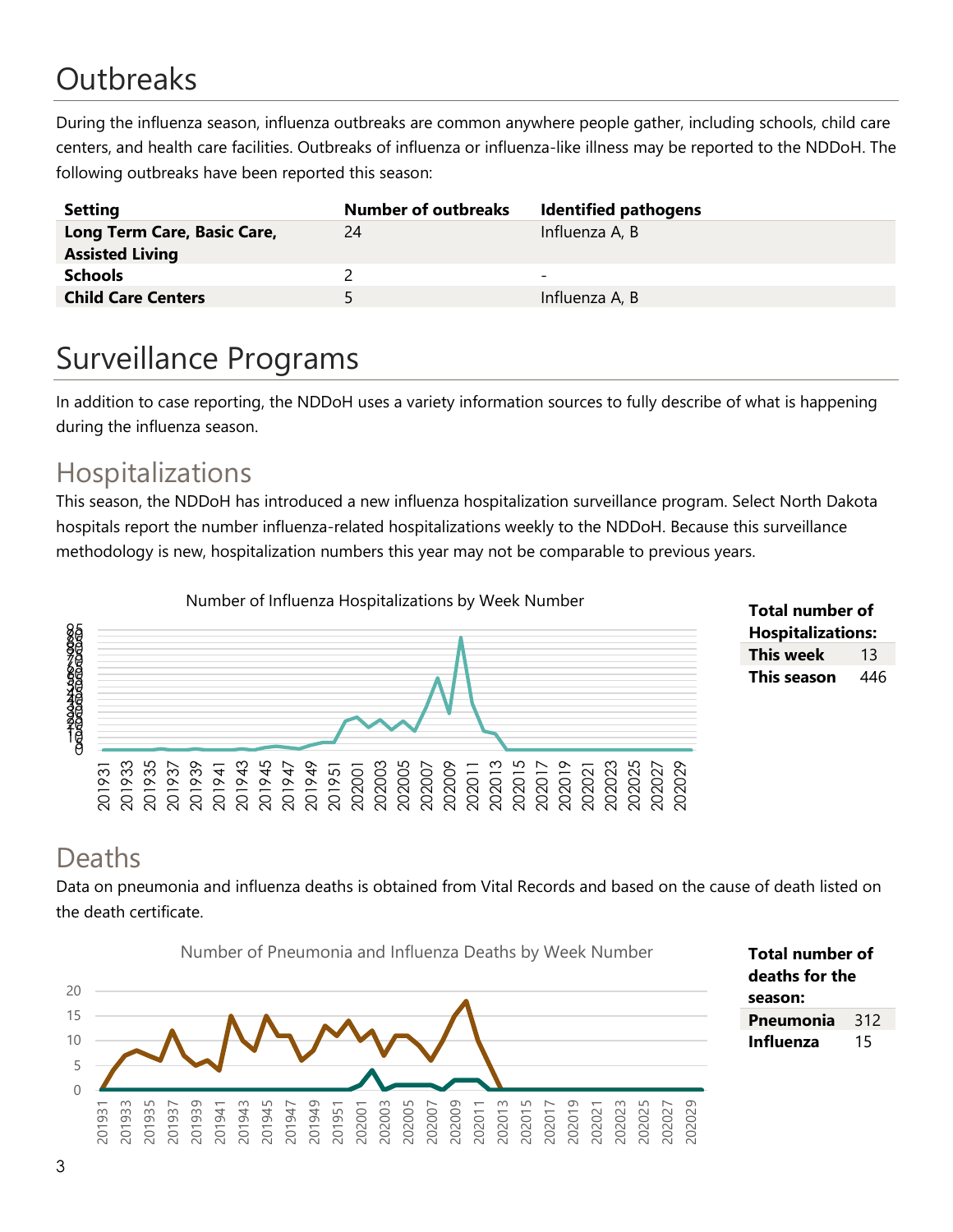## Outpatient Influenza-like Illness

The NDDoH participates in the national U.S. Outpatient Influenza-like Illness Surveillance Network (ILINet). Data from participating outpatient providers in North Dakota are pooled to create a state-wide estimate for the weekly percent of healthcare visits due to influenza-like illness (ILI). Patients presenting with a fever of 100ºF or greater and a cough and/or sore throat are considered to have ILI. For more information on state and national ILINet data, see **FluView** [Interactive.](https://gis.cdc.gov/grasp/fluview/fluportaldashboard.html)



Percent of Outpatient Visits Due to Influenza-like Illness by Week, Current and Previous Season

#### Sentinel Laboratory Data

The NDDoH receives influenza and RSV testing data from participating sentinel laboratories across the state. The total number of positive tests and the total number of tests conducted are reported and used to create a state-wide percent positivity statistic. For influenza, percent positivity of 10% or greater indicates "season level" influenza activity.

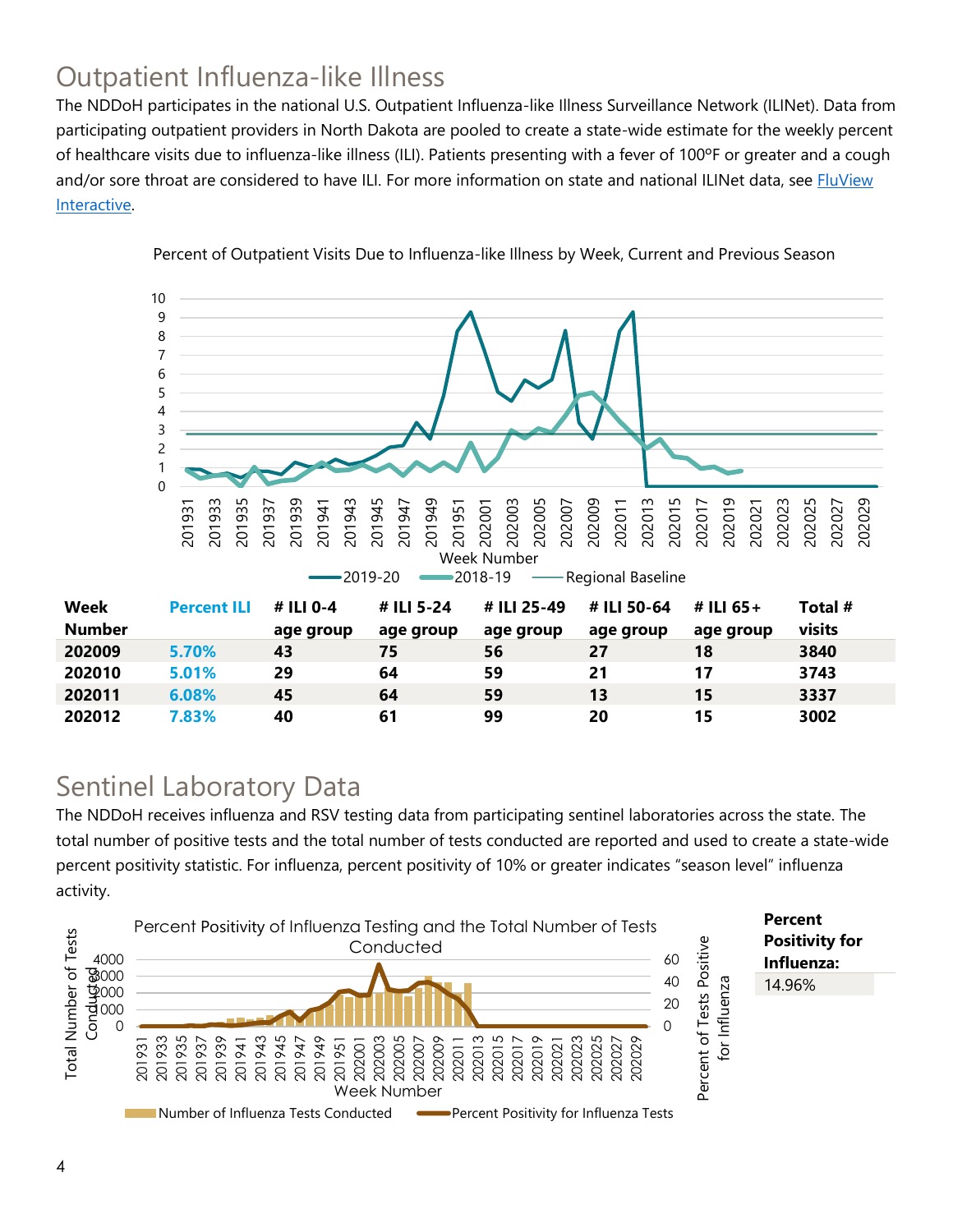

#### School Absenteeism

During the influenza season, increases in school absenteeism data can be used as an early indicator for influenza circulation. The NDDoH received absenteeism data from a majority of schools in the state. Data here include absences for all reasons.



# Multi-season Comparison